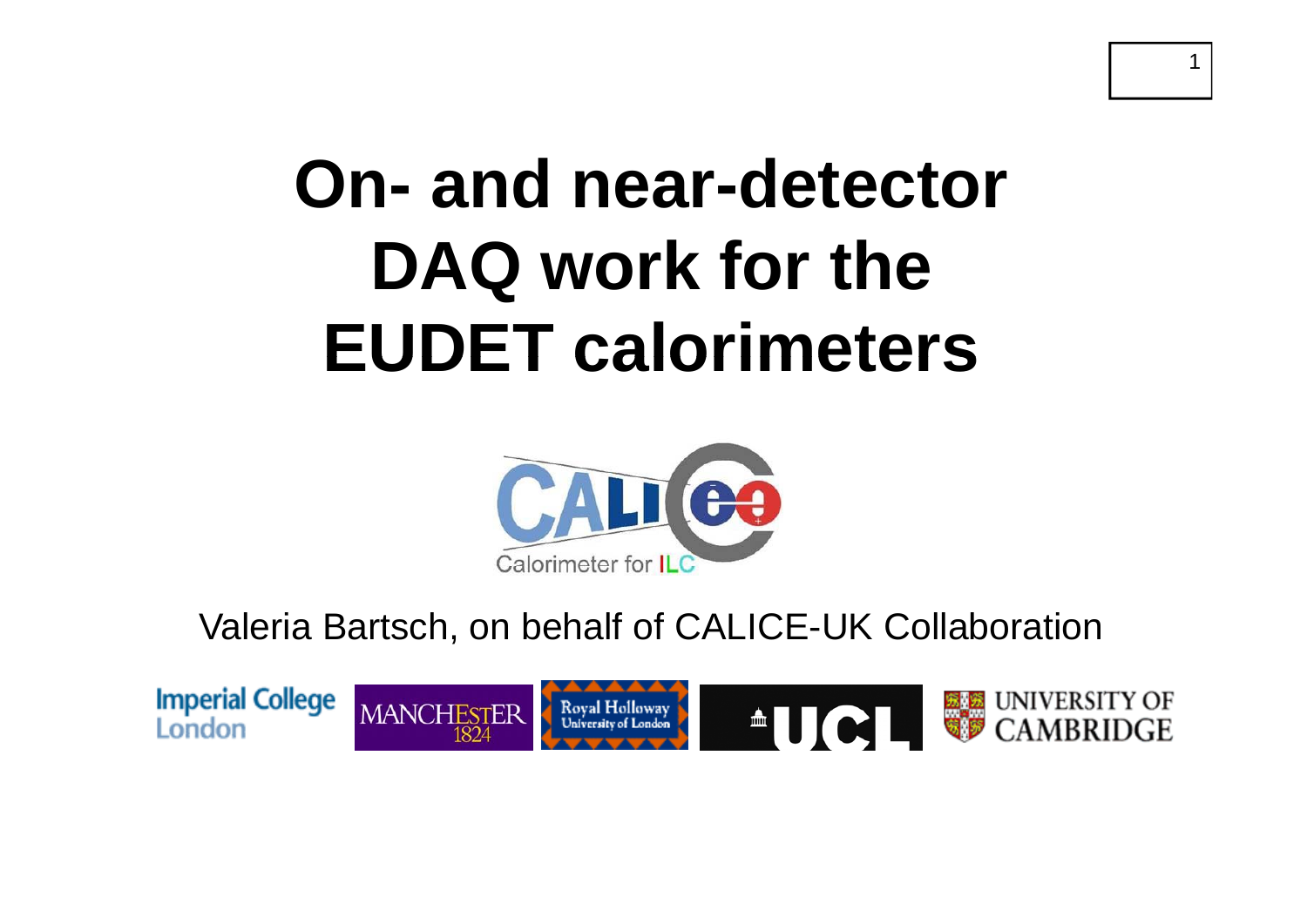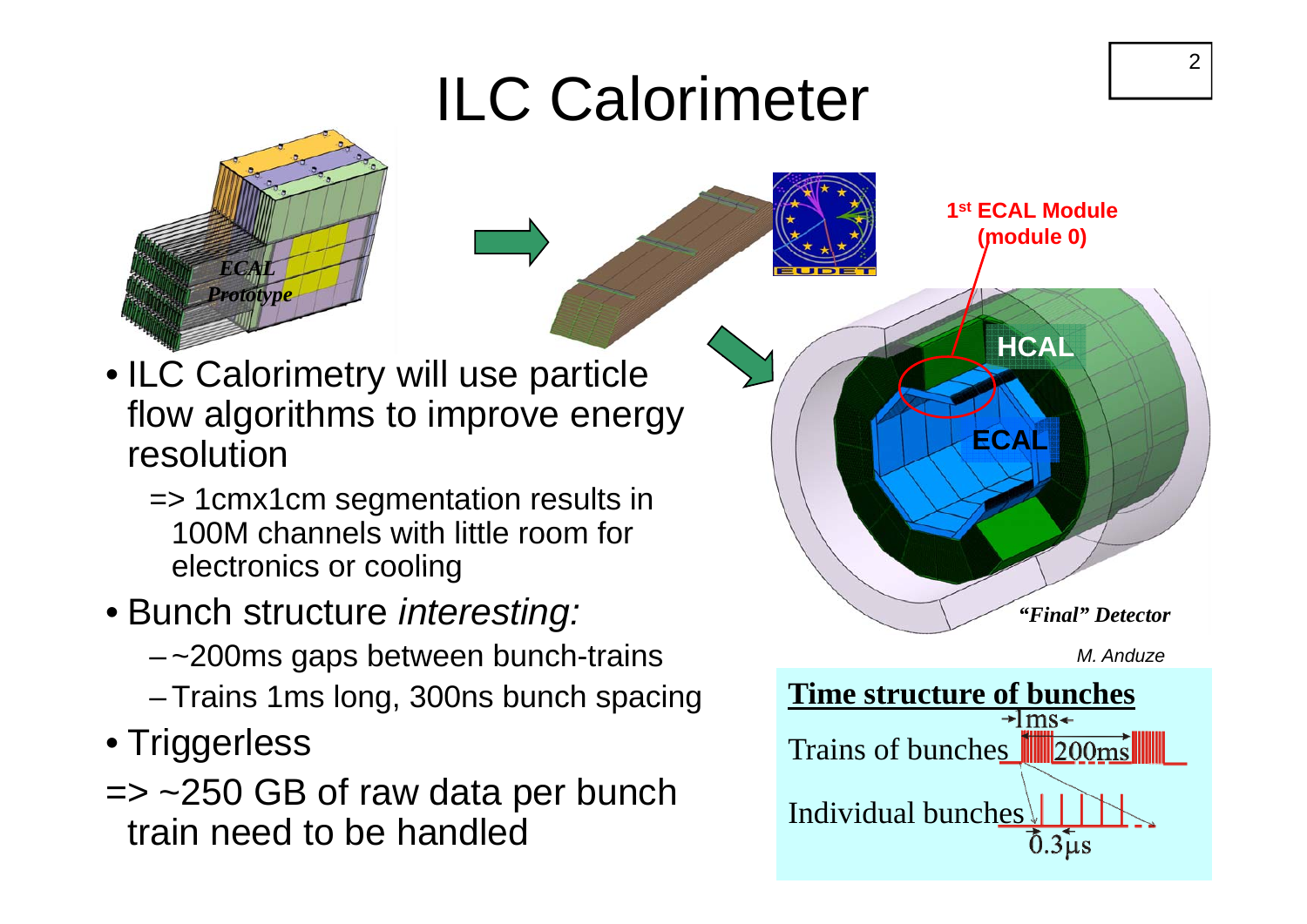## **Objectives**

- Utilise off the shelf technology
	- –Minimise cost, leverage industrial knowledge
	- – $-$  Use standard networking chipsets and protocols, FPGAs etc.
- Design for Scalability
- Make it as generic as possible
	- exception: detector interface to several subdetectors
- Act as a catalyst to use commodity hardware
- ⇒ **build a working technical prototype (to verify assembly, mechanical structure) and DAQ system to structure) be used for prototype by 2009**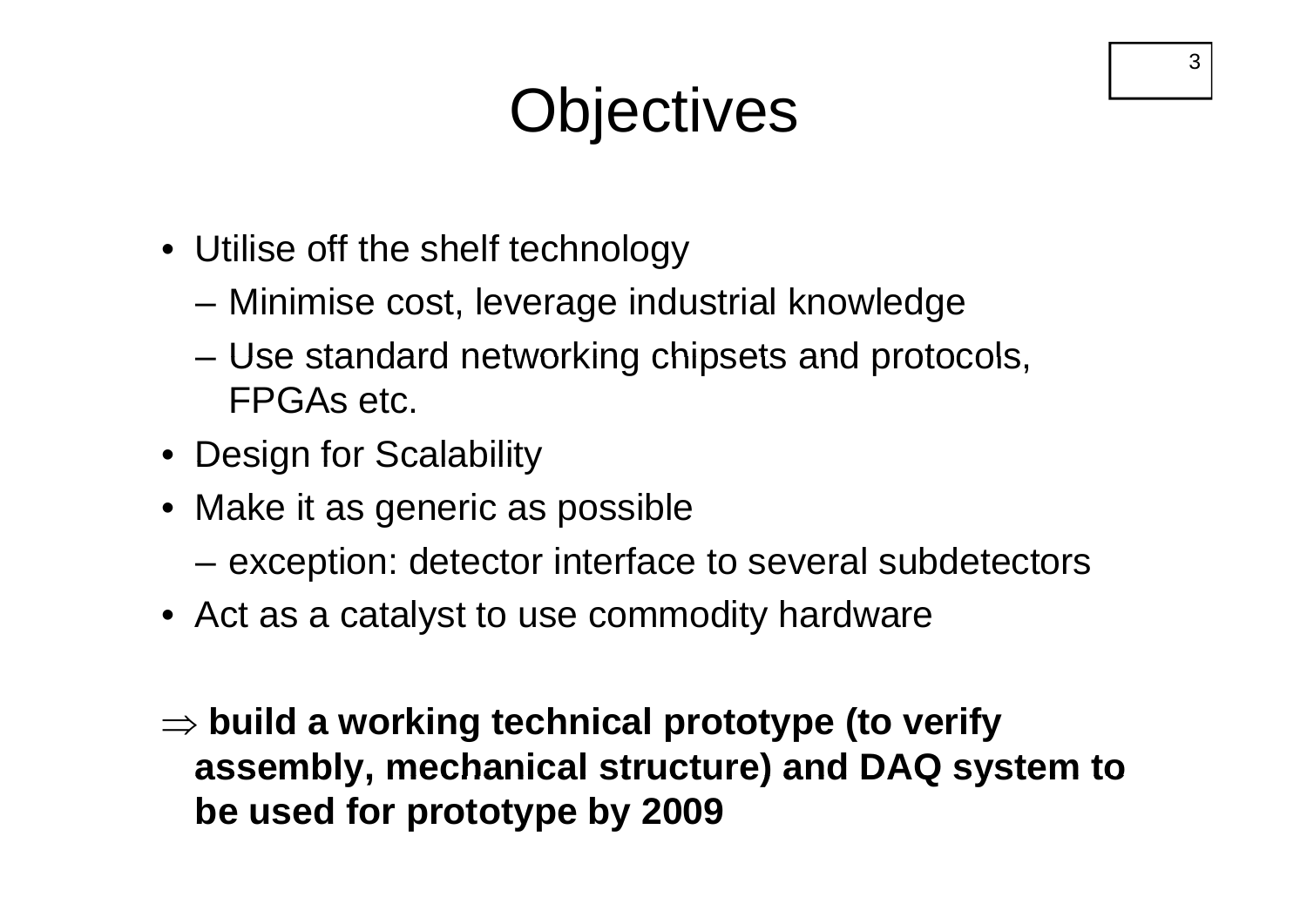

- 3 different detector types: ECAL, AHCAL, DHCAL
- study of full scale technological solutions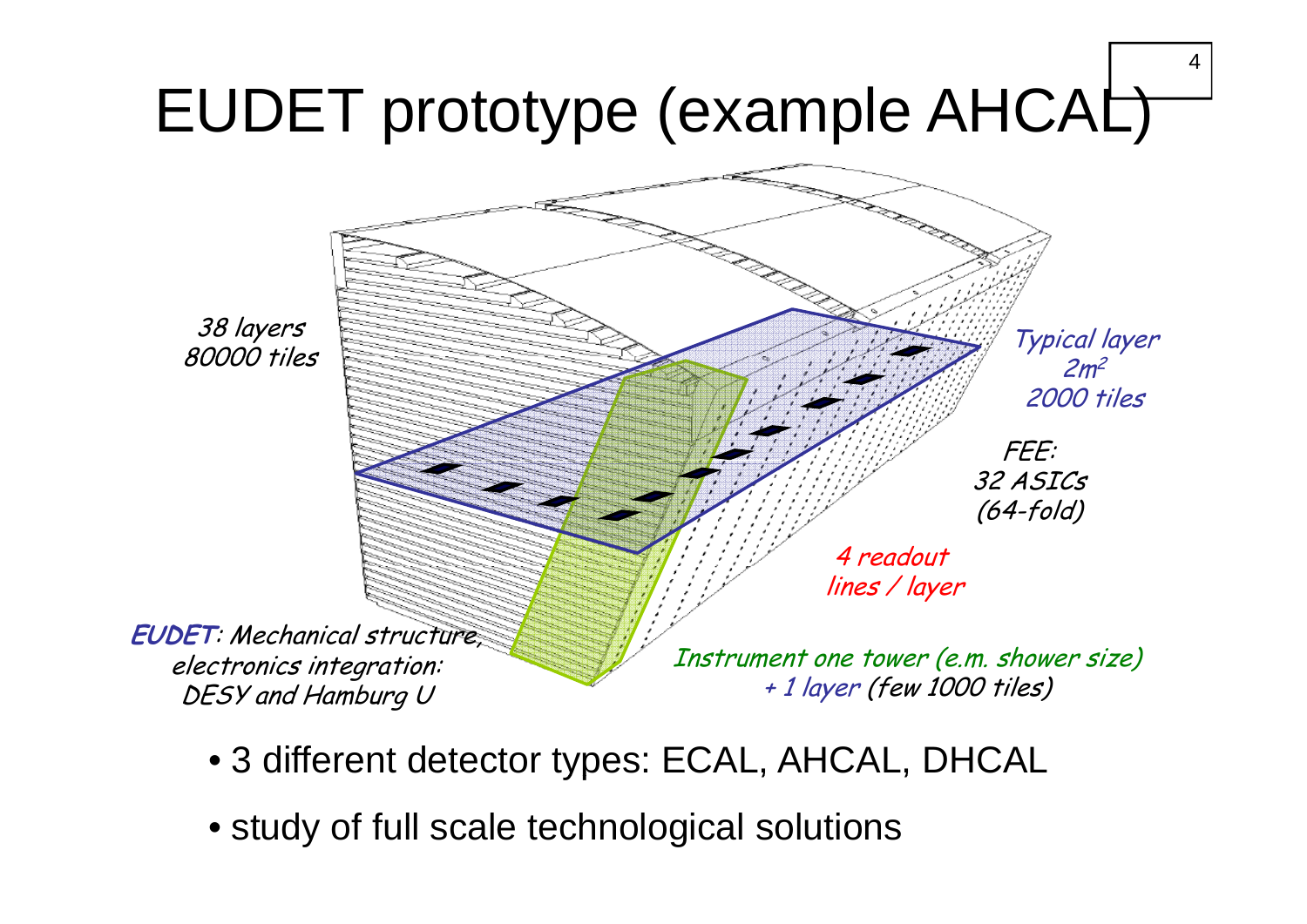## DAQ architecture

Off Detector Receiver (ODR)

DAQ software

Link Data Aggregato r (LDA)

Detector Interface(DIF)

Detector Unit



5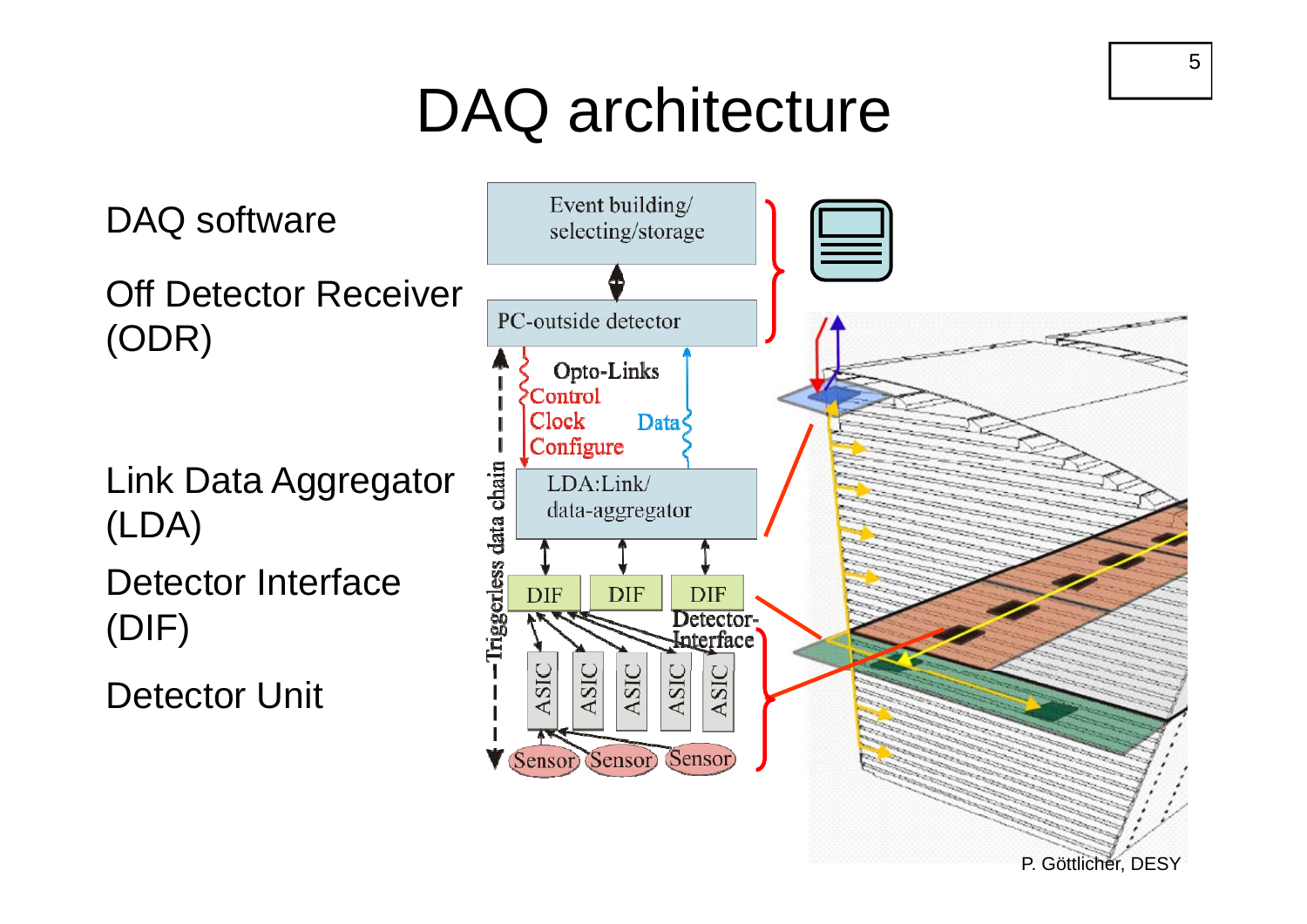### DAQ architecture

#### covered in Tao's talk

#### covered in Valeria's talk



6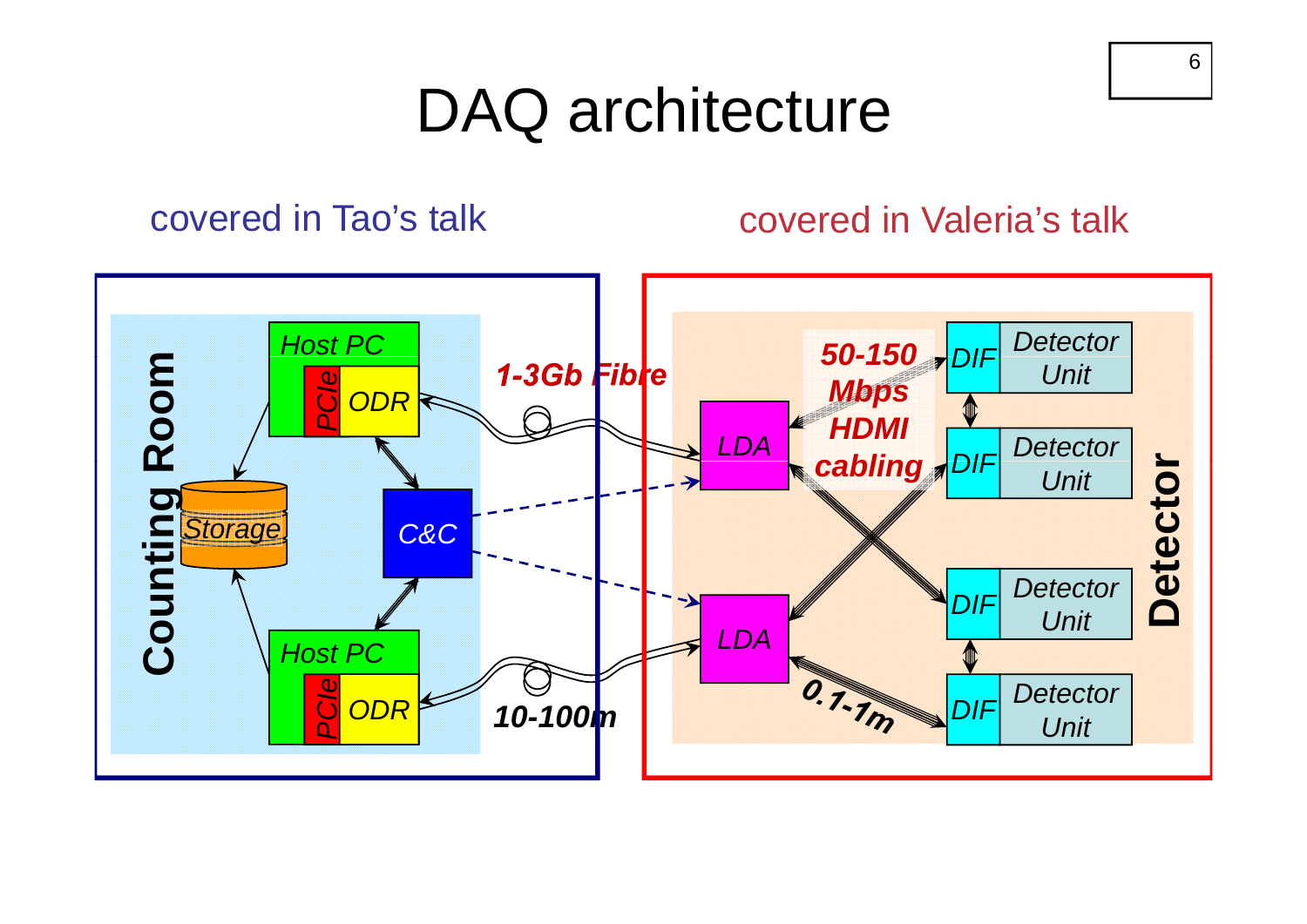#### 7

## Detector Interface (DIF) status

- Two halves Generic DAQ and Specific Detector
	- –3 detectors: ECAL, AHCAL, DHCAL
	- 1 DAQ Interface!
- Transmits configuration data to the Detector Unit and transfers data to downstream DAQ
- Designed with redundancies for readout
- Signal transmission along ECAL test slab and ECAL slab interconnects being tested **Fig. 1** PUF Unit



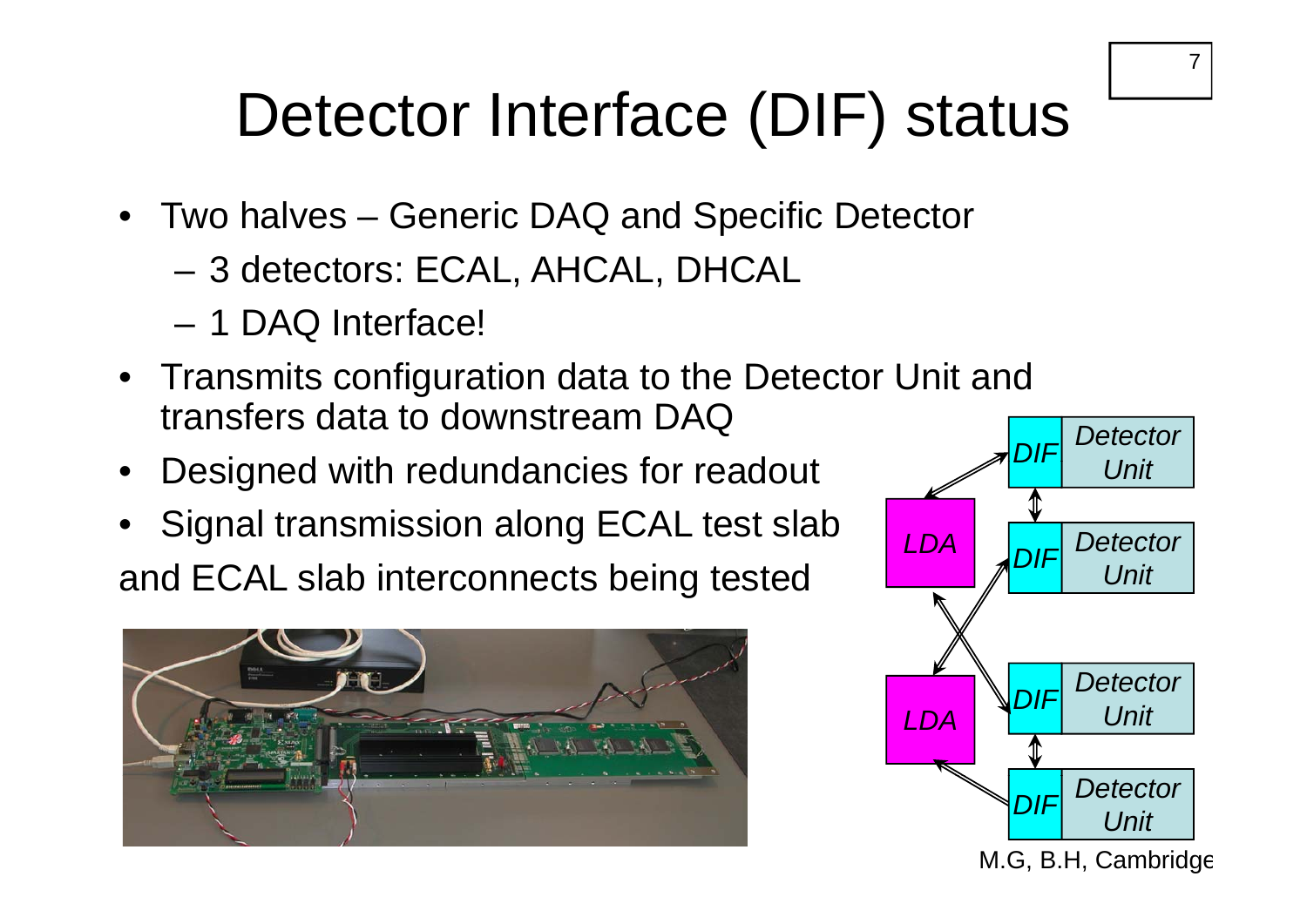## Detector Interface (DIF) status



- keep DIF simple hence predictable (no local 'memory management', for example)
- DIF proto: large Xilinx FPGA, to be slimmed down for final DIF
- board is delivered

8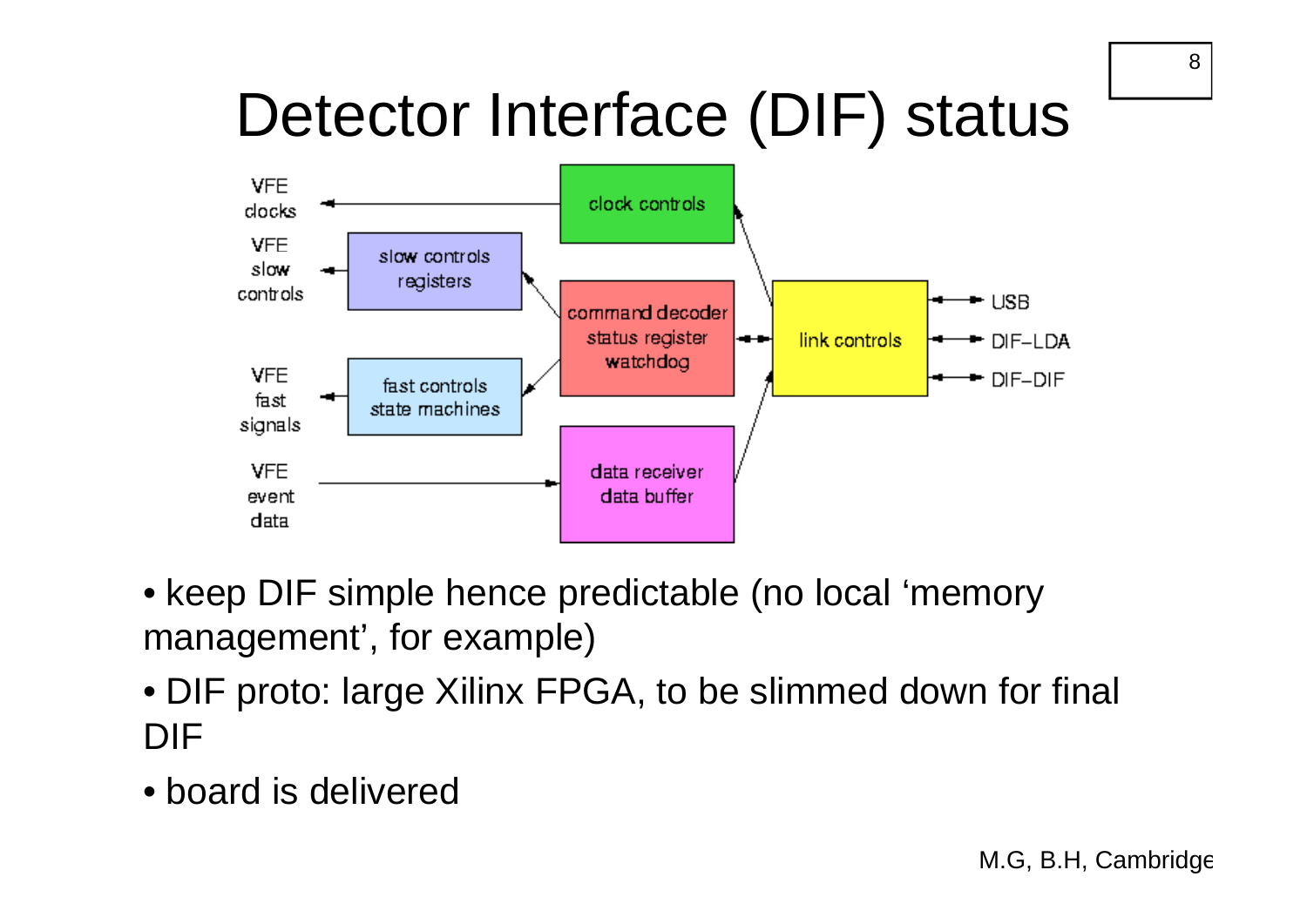## ECAL slab interconnect

• geometry investigated (multi-rows preferred)



- technology: conductive adhesive vs. flat flexible cable (FFC), with preference to FFC
- soldering technologies are being investigated (Hot-Bar soldering, laser soldering, IR soldering)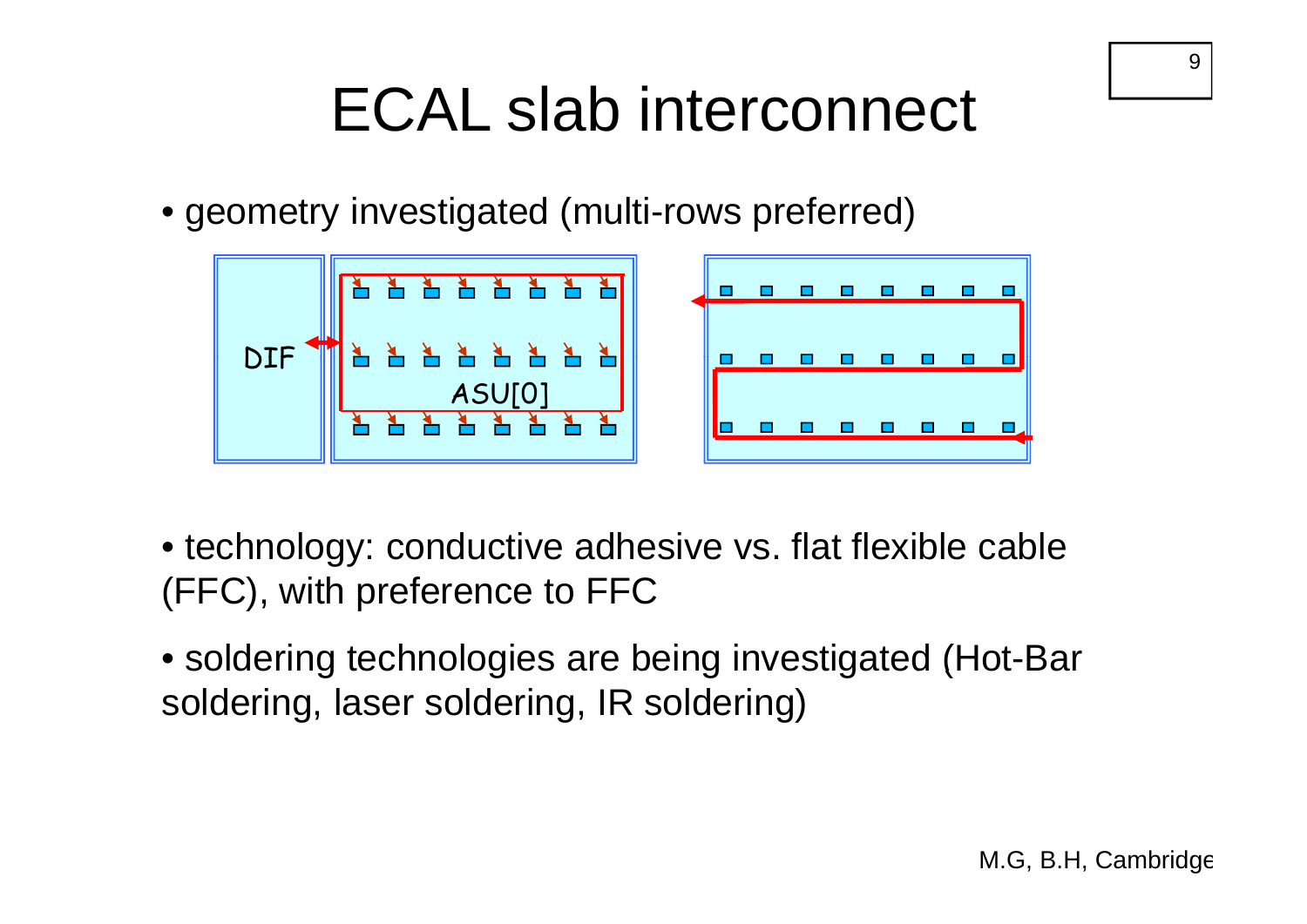# Link Data Aggregator (LDA)

#### **Hardware:**

- •PCBs designed and manufactured
- • Carrier BD2 board likely to be constrained to at least a Spartan3 2000 model
- $\bullet$ • Gigabit links as shown below, 1 Ethernet and a TI TLK chipset
- $\bullet$ • USB used as a testbench interface when debugging



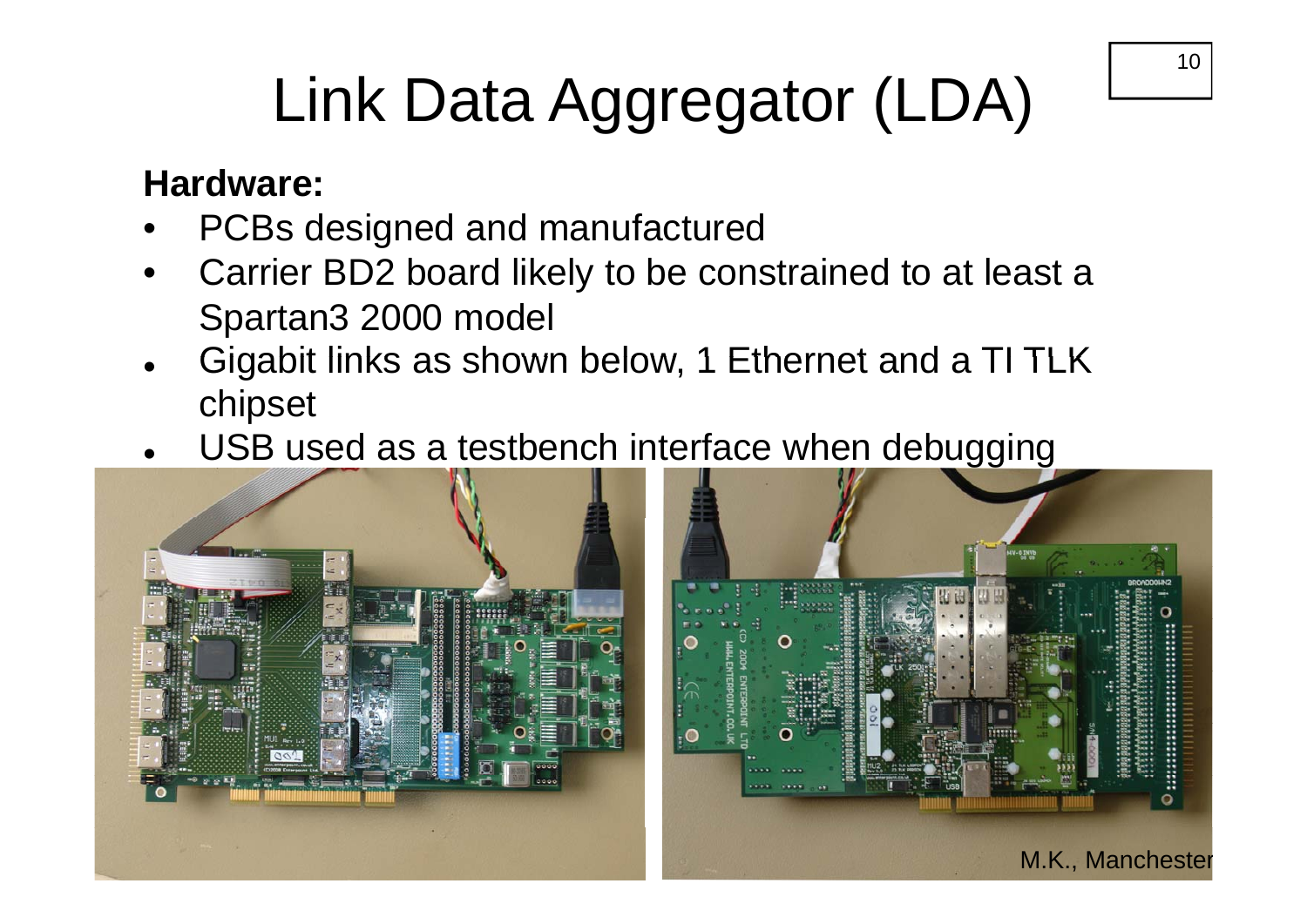# Link Data Aggregator (LDA)

#### **Firmware:**

- $\bullet$ Ethernet interface based on Xilinx IP cores
- $\bullet$  DIF interface based on custom SERDES with state machines for link control. Self contained, with a design for the DIF partner SERDES as well
- $\bullet$  Possible to reuse parts from previous Virtex4 network tests
- $\bullet$ No work done on TLK interface as of yet
- 1 Link Data Aggregator can serve 8 Detector Interfaces
- $\bullet$  Might not be enough for DHCAL => 2nd prototype will be desi gned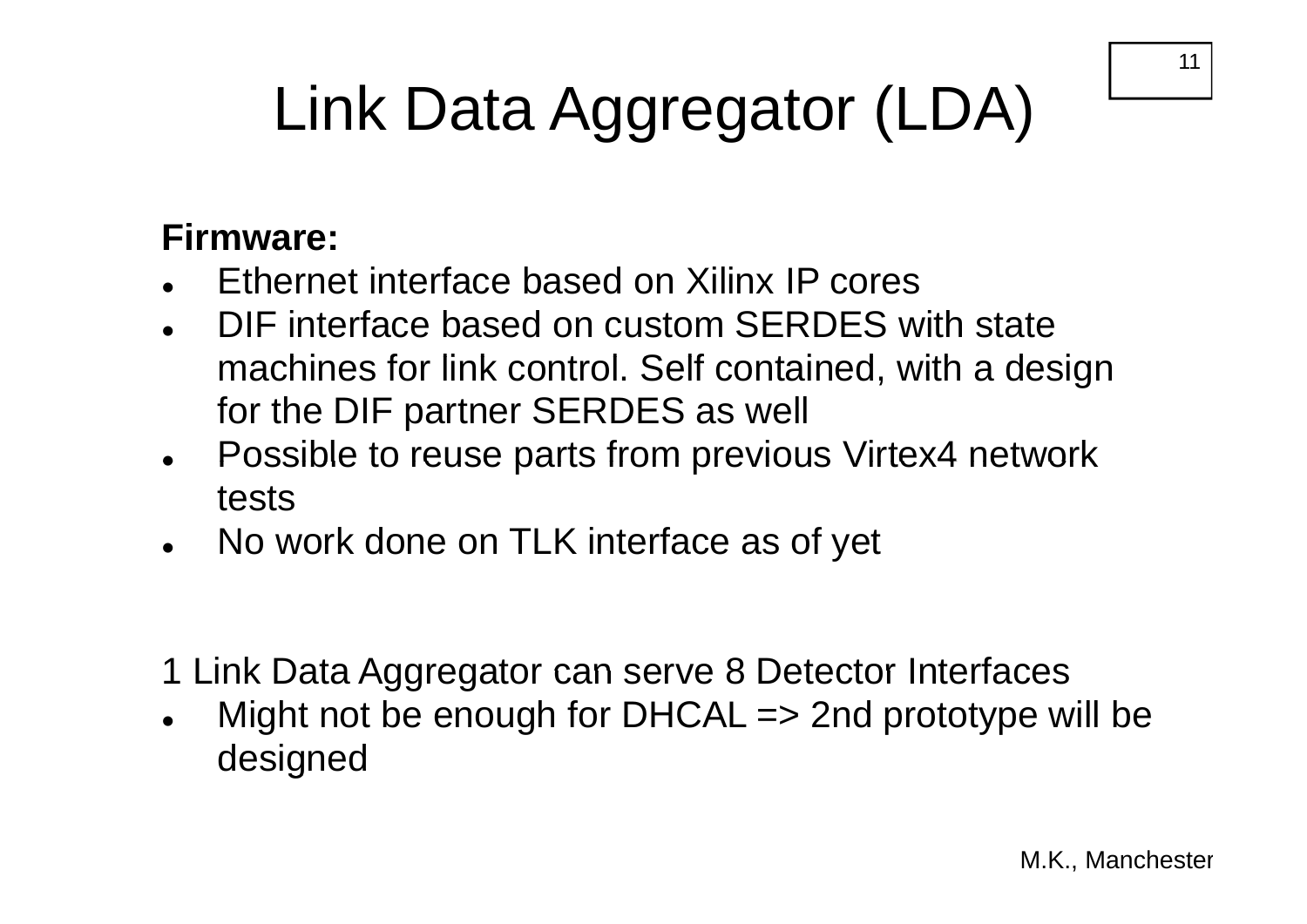## Summary

• testbeam for the EUDET module in 2009



• prototypes of all hardware components (Detector Interface, Link Data Aggregator and Off Detector Receiver) built and tests started  $\Rightarrow$  Debugging and improving of each component before putting the components together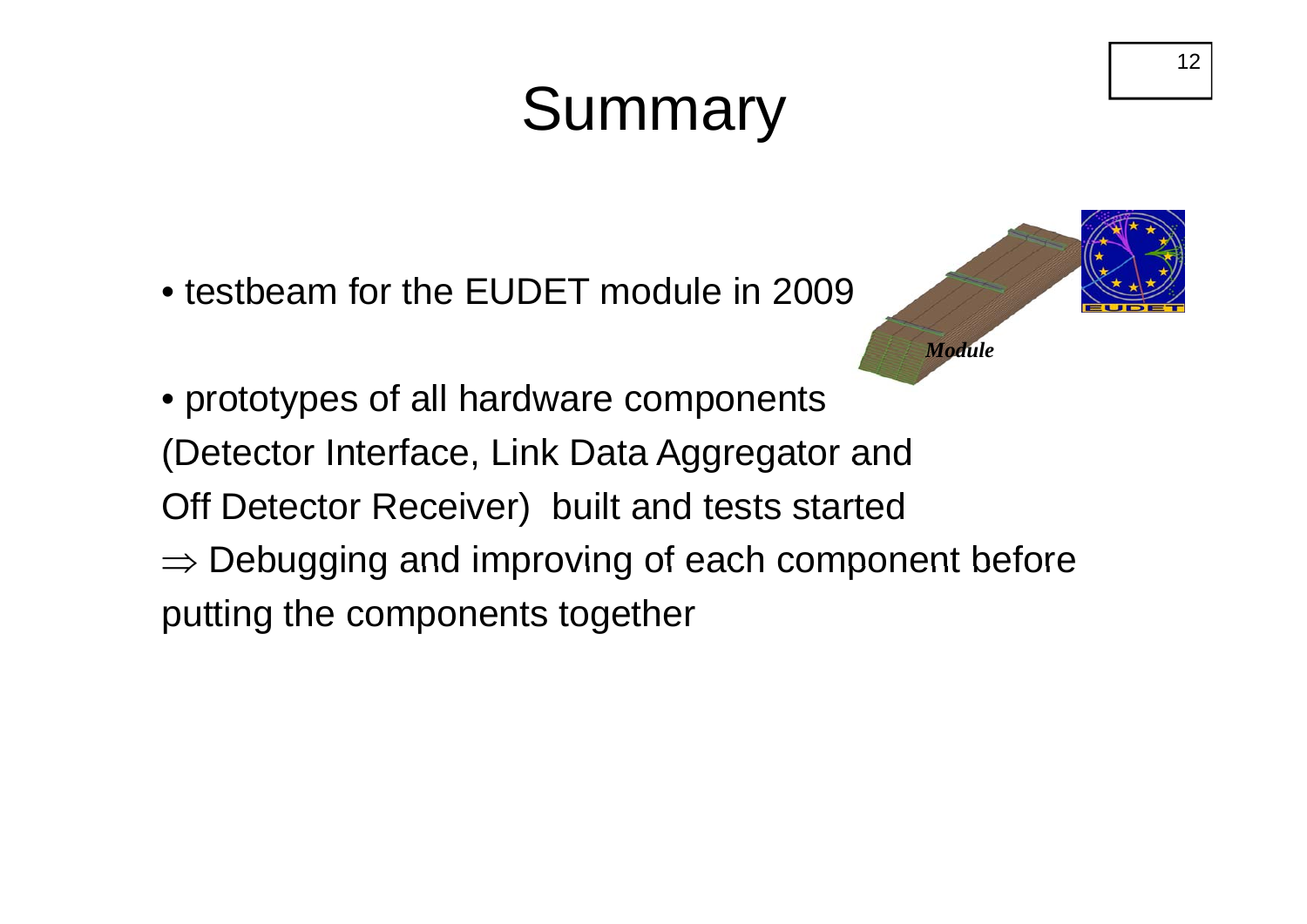## Backup slides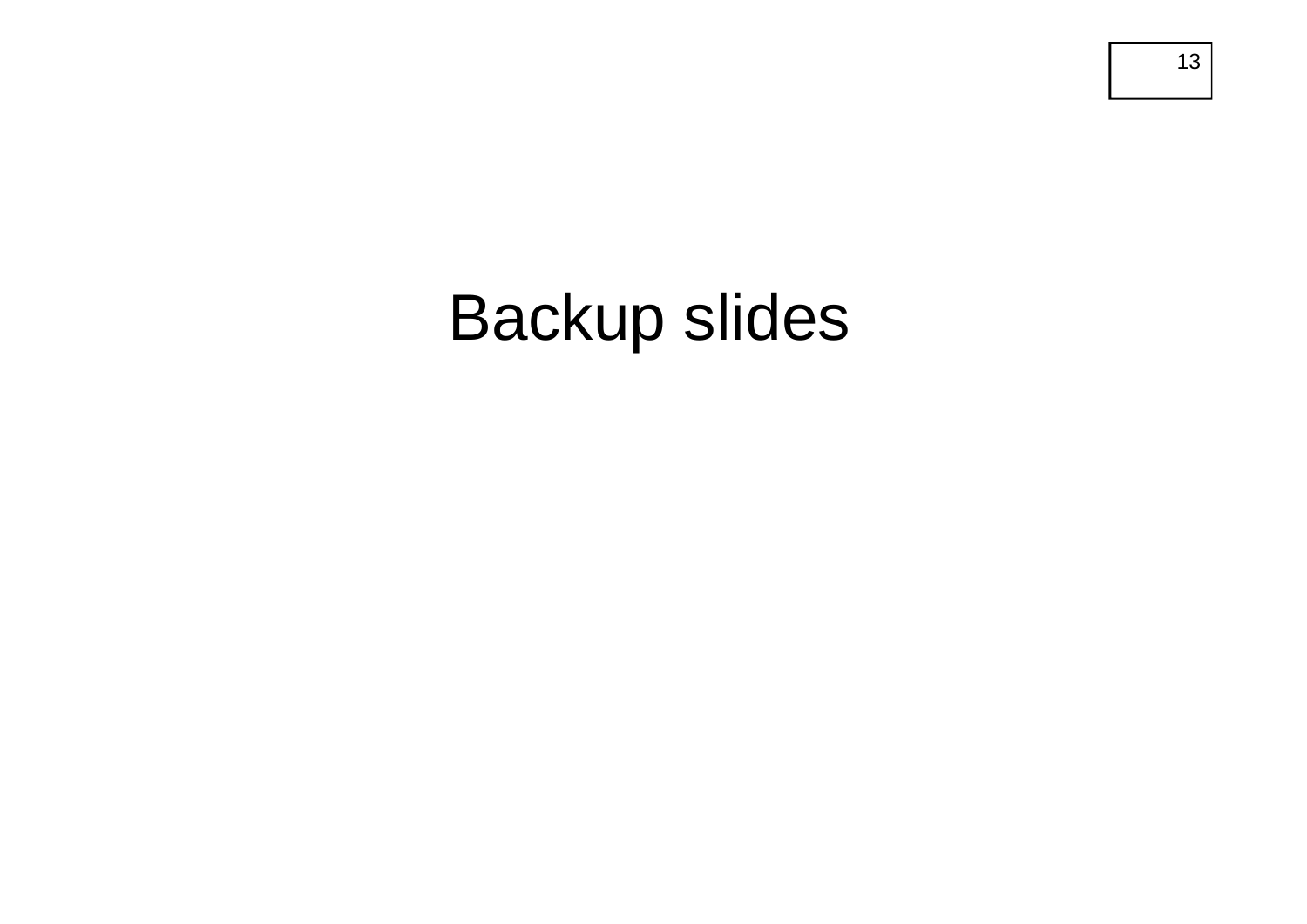## Clock and Control (C&C) board



- C&C unit provides machine clock and fast signals to 8x Off Detector Receiver/Link Data Aggregator.
- A Logic control (FPGA, connected via USB)
	- Link Datas Aggregator provides next stage fanout to Detector Interfaces
		- $-Eg$  C&C unit  $\rightarrow$  8 LDAs  $\rightarrow$  10 DIFs = 80 DUs.
	- Signalling over same HDMI type cabling

• Facility to generate optical link clock (~125-250MHz from ~50MHz machine clock)

### **Board is already designed will be build soon is designed,**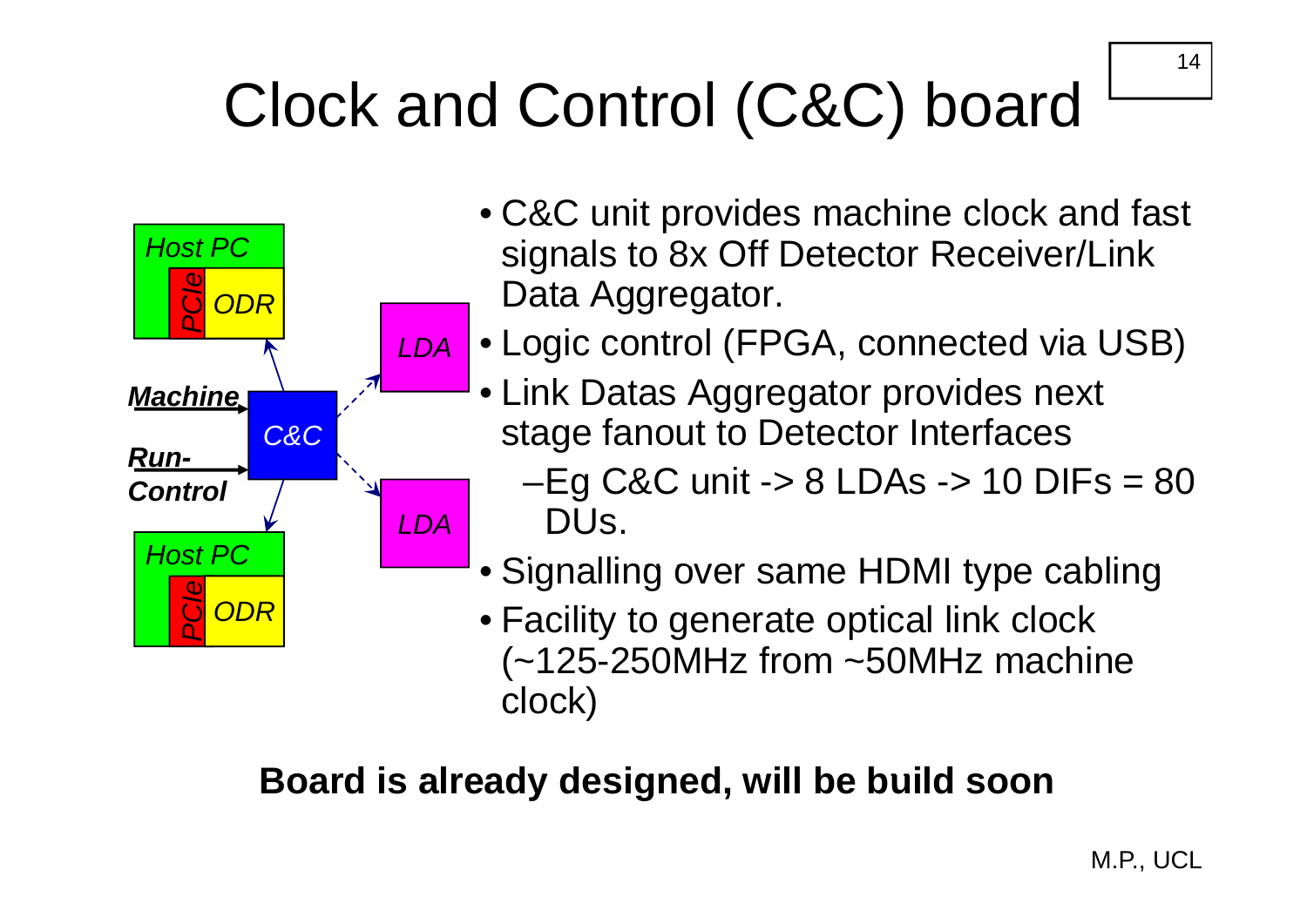## Single Event Upset (SEU) Study

finalised, accepted by NIM



SEU cross section depending or

- FPGA type
- $\bullet$  traversing particle (n,p, $\pi)$
- energy of traversing particle
- $\Rightarrow$  need to study particle spectra